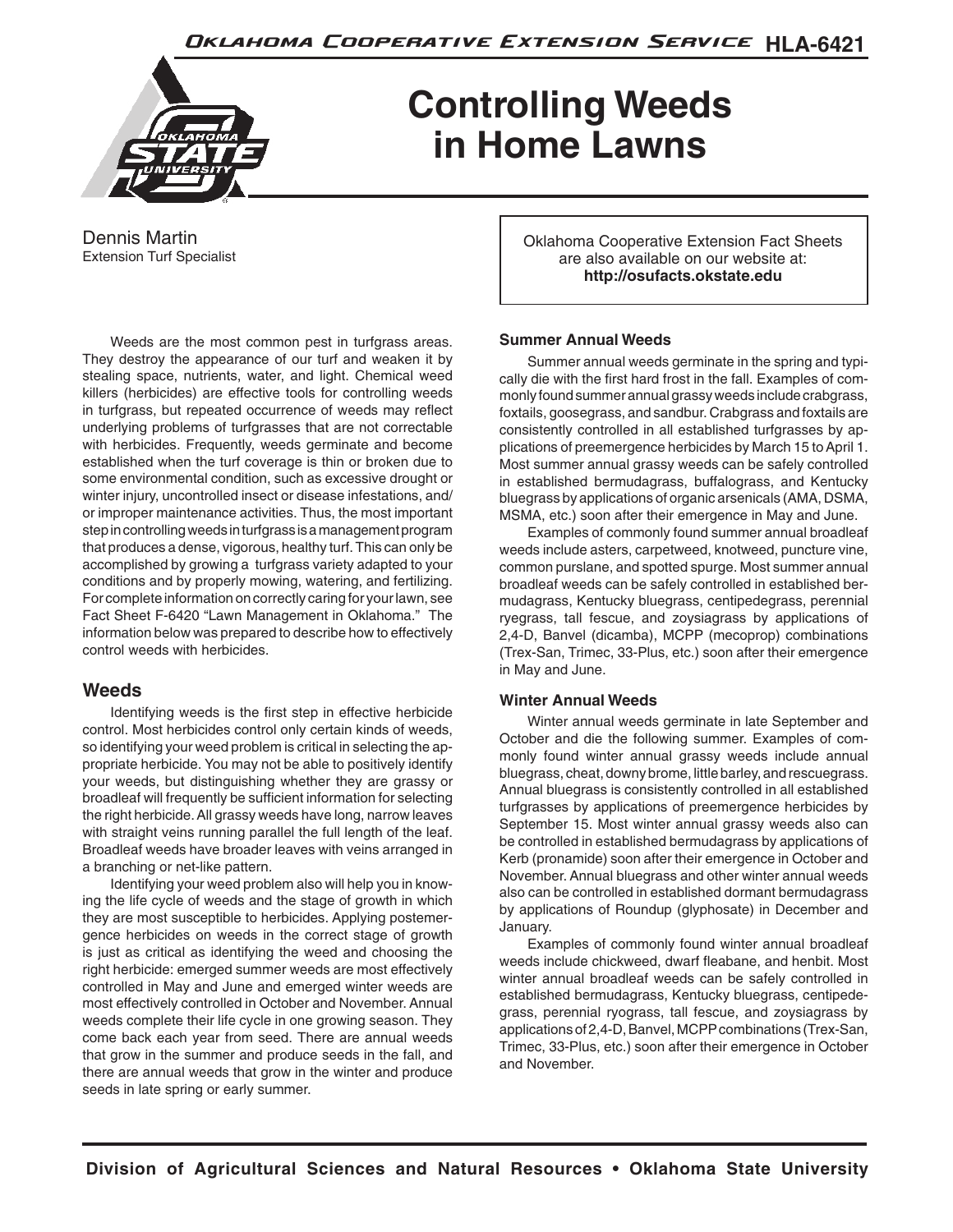#### **Perennial Weeds**

Perennial weeds have the capacity to reproduce by seeds and underground plant parts such as rhizomes, nutlets, and bulbs. Generally, perennial weeds are more difficult to control than annual weeds because of their ability to "come back" from underground plant parts. Clovers, curly dock, dandelion, plantains, spring beauty, wild garlic, and woodsorrel are examples of perennial broadleaf weeds. These weeds are most effectively controlled in established bermudagrass, Kentucky bluegrass, centipedegrass, perennial ryograss, tall fescue, and zoysiagrass by applications of 2,4-D, Banvel, MCPP combinations when weeds are young and actively growing. Dallisgrass is a perennial grassy weed and yellow nutsedge (nutgrass) is a perennial grass-like weed. Control Dallisgrass in established bermudagrass, buffalograss, and Kentucky bluegrass by applications of organic arsenicals (AMA, DSMA, MSMA, etc.) in May and June. Control yellow nutsedge in May and June with applications of organic arsenicals or Basagran (bentazon). Applications of Basagran are safe on established bermudagrass, bluegrass, centipedegrass, fescue, ryegrass, and St. Augustinegrass.

## **Herbicides**

One method of classifying herbicides is by the stage of growth the weed is in when the herbicide is applied. Preemergence herbicides were designed to control weeds as they germinate in the soil, before they emerge in the turf. Postemergence herbicides are applied after weeds emerge, preferably while they are young and actively growing.

# **Preemergence Herbicides**

Most preemergence herbicides give effective control of crabgrass, foxtails, annual bluegrass, and chickweed. A few other grassy and broadleaf weeds are controlled with specific preemergence herbicides. Some preemergence herbicides include Dacthal (DCPA), Balan (benefin), Betasan (bensulide), Princep (simazine), Purge (atrazine), Surflan (oryzalin), Kerb (pronamide), Devrinol (napropamide), and various herbicide and fertilizer combinations, formulated for the home owner. See Extension Fact Sheet F-6423 "Controlling Grassy Weeds in Home Lawns," for more information.

Correctly applying preemergence herbicides is just as important as knowing which weeds they control. The proper steps to ensure successful weed control with preemergence herbicides are listed below.

1. TIMING. Most preemergence herbicides will not control weeds that have germinated prior to application.

 Therefore, try to apply these herbicides several weeks before germination. If they are applied too soon before germination, the herbicide may lose its effectiveness too early in the season. Apply preemergence herbicides by March 15 to April 1 for the control of crabgrass and foxtails and by September 15 for the control of annual bluegrass and chickweed. Specific dates for applications of preemergence herbicides are difficult to give due to varying environmental conditions for each location and year. Normally, crabgrass does not germinate in the spring before Redbud is past full bloom.

- 2. TURF PREPARATION. To ensure the preemergence herbicide of getting into the soil where weed seed is located, remove excessive layers (thicker than 0.5 inch) of thatch, and also remove debris such as leaves and cuttings before you apply the herbicide.
- 3. AMOUNT. Always read the label and apply the recommended amount on your lawn. Check the label to see that the herbicide is safe for use on your lawn. For example, never apply Kerb, Princep (simazine), Purge (atrazine), or Surflan on cool-season turfgrasses.
- 4. COVERAGE. Achieve a complete, uniform coverage by dividing the recommended amount of granular herbicide into two equal portions and spreading each in opposite directions. For adequate coverage, make spray applications at approximately 30 gallons per acre or approximately 3 quarts per 1000 ft<sup>2</sup>.
- 5. ACTIVATION. Water in the preemergence herbicide if 0.5 inch of rain does not occur within 24 to 48 hours following application. All preemergence herbicides are soil applied and must be "washed" into the soil where weed seeds are located.
- 6. SECOND APPLICATION. A second application may be required for season-long control. This will depend on the particular herbicide and environmental conditions, but preemergence herbicides generally remain effective for 60 to 110 days.
- 7. USE DURING ESTABLISHMENT. Most preemergence herbicides will stunt above-ground stems and reduce rooting of seedings, sod, plugs, or sprigs. However, preliminary research indicates that Ronstar can be safely applied on newly sodded, plugged, or sprigged common type bermudagrass lawns. Do not apply preemergence herbicides after July 1 in areas that will be overseeded with perennial ryegrass in September.

#### **Postemergence Herbicides**

Postemergence herbicides are effective for grassy and broadleaf weed control. All postemergence herbicides are termed either selective or non-selective. Selective postemergence herbicides control certain weeds without injury to desirable turfgrasses when applied according to label instructions. Examples of selective postemergence herbicides include the organic arsenicals (DSMA, MSMA, AMA, etc.), 2,4-D, Banvel, and MCPP. Non-selective postemergence herbicides kill or injure most green, actively growing plants. Examples of non-selective postemergence herbicides include Roundup and Ortho Diquat Herbicide H/A (diquat).

All postemergence herbicides also can be termed either systemic or contact. Systemic postemergence herbicides are absorbed by plants and translocated to all plant parts, including underground bulbs, nutlets, and rhizomes. Perennial weeds, with underground plant parts, are most effectively controlled with systemic postemergence herbicides. Examples of systemic postemergence herbicides include 2,4-D, Banvel, and MCPP. The organic arsenicals are slightly systemic. The contact herbicides kill or injure only those plant parts they directly contact. Small annual weeds can be controlled with contact herbicides. Examples of contact herbicides include Diquat and Phytar 560 (cacodylic acid).

Postemergence herbicides are generally foliar applied and absorbed, so they must remain on the leaf surface for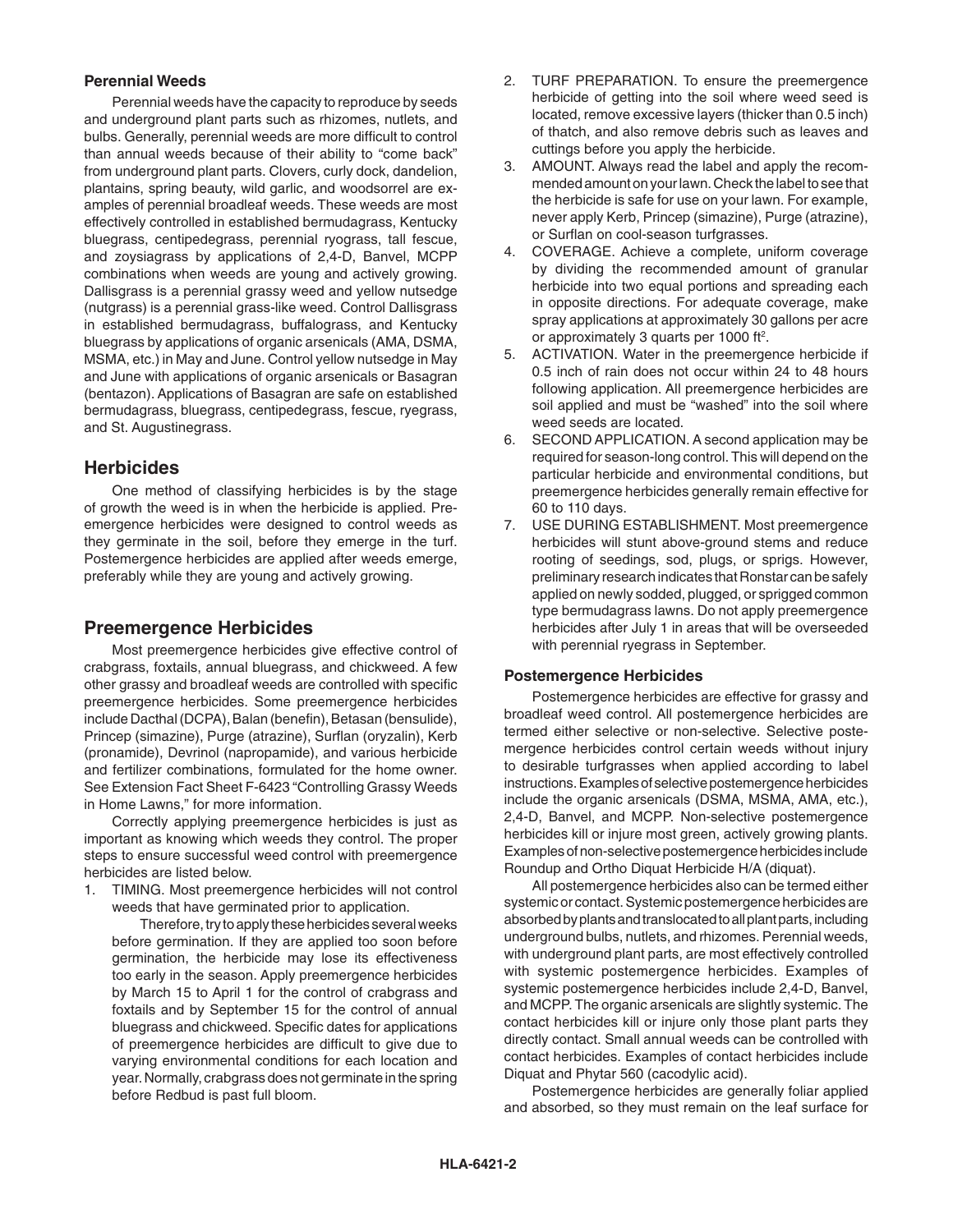24 to 48 hours following application for adequate absorption. Do not mow several days before or after herbicide application to ensure satisfactory leaf area. Generally, the addition of surfactants (spreader-sticker) to spray solutions of herbicide products that do not contain them will aid in the herbicide solution covering and adhering to the foliage. For adequate coverage, make spray applications at 3 quarts to 1 gallon per 1000 ft<sup>2</sup> or 30 to 40 gallons per acre.

Granular postemergence herbicides must also remain on the leaf surface. Apply these herbicides when the foliage is wet, such as in the morning, to increase the adherence of the granules to the foliage as an aid to herbicide absorption. Achieve a complete, uniform coverage by dividing the recommended amount of granular herbicide into two equal portions and spreading each in opposite directions.

#### **2,4-D, Banvel (dicamba), MCPP (mecoprop).**

These postemergence herbicides, which are selective and systemic, are used for the control of most winter and summer broadleaf weeds in turf. To increase the number of different kinds of weeds they control, many broadleaf weed killers are a mixture of these herbicides. These herbicides are safe on established bermudagrass, Kentucky bluegrass, centipedegrass, tall fescue, perennial ryegrass, and zoysiagrass.

Two related chemicals are 2,4-D and MCPP. Both are relatively immobile in the soil and pose little threat to nearby trees and shrubs from root absorption. Most chemical residue in the soil is dissipated in three to four weeks. However, shrubs, trees, and vegetables can be damaged by drifting vapors or spray from 2,4-D, so use caution when spraying them around susceptible plants and choose a time when the wind is minimal. The amine salts are safest around susceptible plants during hot weather. Low volatile esters can be used during the early spring and late fall when the highest day temperature does not exceed 60° to 70°F. Try not to apply these herbicides when the air temperature exceeds 85°F or is so low as to prevent active weed growth. These herbicides are not safe on newly established turf when applied at the recommended rate for established turf areas.

Banvel is commonly added to broadleaf weed killer herbicides to control tough weeds, such as henbit and knotweed. Banvel is mobile in the soil and can be absorbed by roots of ornamentals and trees leading to their injury or death. Therefore, never apply Banvel or broadleaf weed killer herbicides containing Banvel within the drip line of ornamentals and trees.

Commonly, effective weed control with 2,4-D, Banvel, MCPP combinations involves more than one application. Two to four applications, spaced 10 to 14 days apart, may be necessary for satisfactory results. See Fact Sheet F-2654 "Broadleaf Weed Control in Home Lawns," for more information on controlling broadleaf weeds.

**Organic Arsenicals**. The organic arsenicals (DSMA, MSMA, AMA, etc.) are primarily used to control summer grassy weeds such as crabgrass, Dallisgrass, foxtails, goosegrass, nutsedge (a grass-like weed), and sandbur soon after their emergence in May and June. These postemergence herbicides are selective and slightly systemic. Effective weed control normally involves two to four spray applications, spaced 10 to 14 days apart. The ideal temperature range for effective weed control from these herbicides with minimal risk of injuring your lawn is between 80° and 90°F. The organic arsenicals are safe for use on established bermudagrass, buffalograss, and Kentucky bluegrass when applied according to label instructions. Tall fescue and zoysiagrass have marginal tolerance, so injury can occur. Never apply organic arsenicals on centipedegrass or St. Augustinegrass. The organic arsenicals are rapidly inactivated in the soil.

**Kerb (pronamide).** Annual bluegrass, little barley, rescuegrass, cheat, downy brome, and other winter grassy weeds can be controlled in bermudagrass soon after their emergence in October and November. Kerb is a selective systemic herbicide, which has preemergence and postemergence activity. Effective weed control may involve more than one application. Since Kerb is root absorbed, "wash" this herbicide into the soil with  $\frac{1}{2}$  inch of water within 24 to 48 hours following application. Never apply Kerb on tall fescue, Kentucky bluegrass, or perennial ryegrass lawns.

#### **Non-selective Herbicides**

Dowpon-M (dalapon) and Roundup are non-selective postemergence herbicides, which are Systemic. These are the most effective herbicides for control of tough perennial weeds. When applied at recommended label rates, Dowpon-M persists in the soil for three to four weeks, while Roundup persists in the soil for several days. Dowpon-M is labeled for weed control in non-crop areas, such as roadsides, fence rows, and drainage ditches. Roundup is labeled for the control of weeds prior to turfgrass establishment or renovation, trimming and edging, spot weed control, and for annual winter weed control in dormant bermudagrass.

Ortha Diquat Herbicide H/A and Phytar 560 are nonselective postemergence herbicides, which are contact. These herbicides are most effective in controlling young annual weeds. These herbicides are rapidly inactivated in the soil. Ortho Diquat Herbicide H/A is labeled for winter weed control in dormant bermudagrass, and Phytar 560 is labeled for weed control along sidewalks, driveways, ornamentals, fences, and buildings and for use during lawn renovation.

There are other kinds of weed and grass killers and spot weed killers. Always read and follow label instructions. Never allow spray or drift to come in contact with desirable plants.

Tables 1 and 2 will aid you in choosing the best herbicide for your particular weed problem and correctly applying it for effective weed control. See Current Report CR-6422 for a partial listing of herbicides that are registered in Oklahoma for use on turf.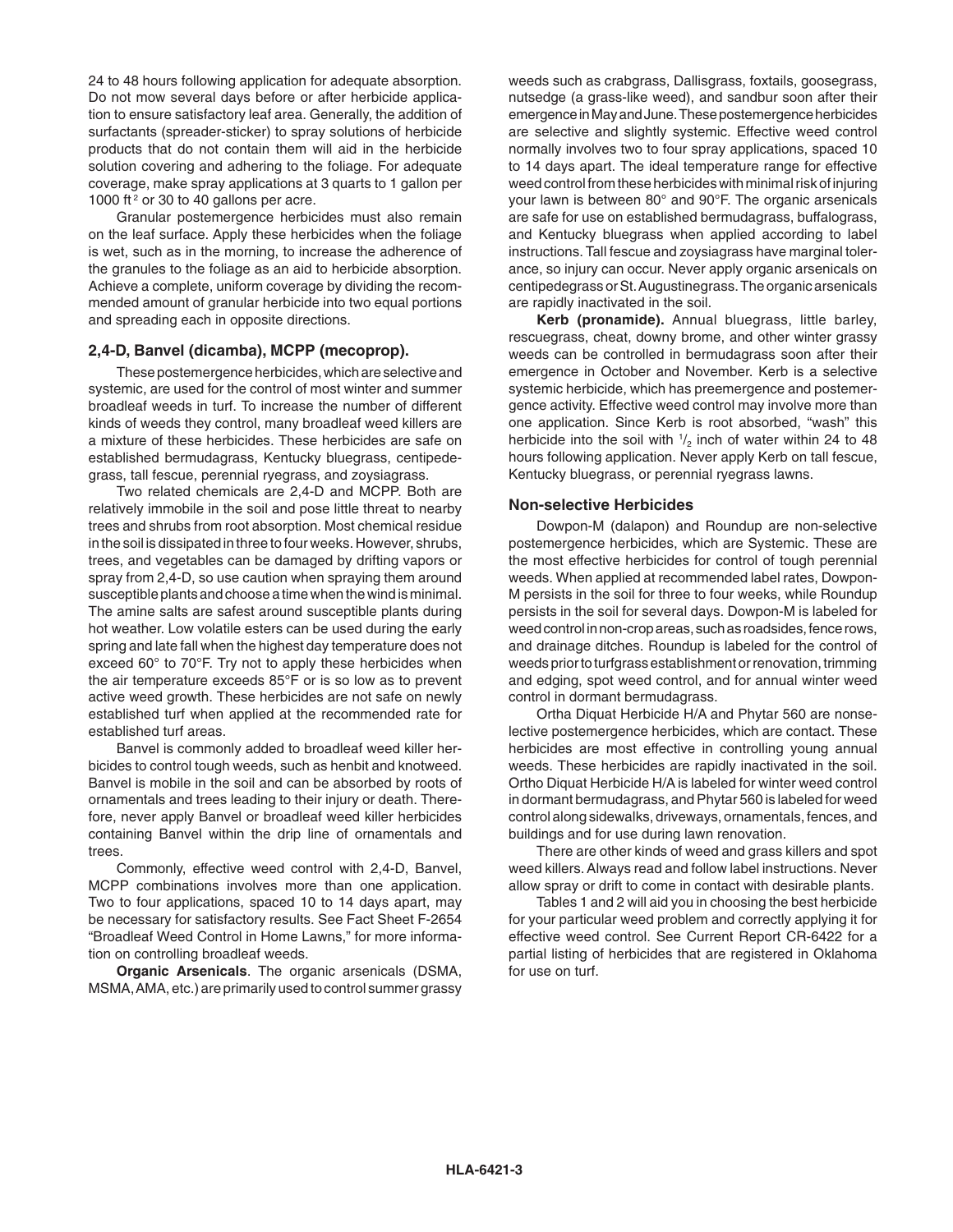#### **Table 1. Turf Herbicides**

| Herbicide                              | <b>Common Chemical</b><br>Name | Recommended Use<br>(always read and follow label instructions)                                                                                                                | <b>Other Comments</b>                                                                                                                                                                                                                                                                                                                                                                         |
|----------------------------------------|--------------------------------|-------------------------------------------------------------------------------------------------------------------------------------------------------------------------------|-----------------------------------------------------------------------------------------------------------------------------------------------------------------------------------------------------------------------------------------------------------------------------------------------------------------------------------------------------------------------------------------------|
| AMA                                    | ammonium<br>methanearsonate    | Selective, postemergence summer grassy<br>weed control in established bermuda-<br>grass, buffalograss, and Kentucky<br>bluegrass.                                             | Effective weed control normally involves 2<br>to 4 spray applications, spaced 10 to 14<br>days apart. The ideal temperature range<br>for application is from 80 to 90°F. Tall<br>fescue and zoysiagrass have marginal<br>tolerance, so injury can occur. Never ap-<br>ply on centipedegrass or St. Augustine-<br>grass. Addition of surfactant is helpful, if<br>not included in the product. |
| Balan                                  | benefin                        | Selective, preemergence grassy weed<br>control in all established lawn grasses<br>found in Oklahoma.                                                                          | Balan is labeled for professional use. There<br>are many granular herbicide and fertilizer<br>combinations that contain benefin (Balan)<br>on the market. Make applications at label<br>rates and thoroughly water to wash<br>herbicide down into the soil surface.<br>Balan will not harm most nearby estab-<br>lished ornamental trees and shrubs.                                          |
| Banvel                                 | dicamba                        | Selective, postemergence broadleaf weed<br>control in established bermudagrass, Ken-<br>tucky bluegrass, centipedegrass, perennial<br>ryegrass, tall fescue, and zoysiagrass. | Banvel is mobile in the soil and can be<br>absorbed by roots of ornamentals and<br>trees leading to their injury or death. Never<br>apply Banvel or herbicides containing<br>Banvel within the drip line of ornamentals<br>and trees.                                                                                                                                                         |
| Basagran                               | bentazon                       | Selective, postemergence control of yellow<br>nutsedge in bermudagrass, bluegrass,<br>centipedegrass, fescue, ryegrass, and St.<br>Augustinegrass.                            | Apply when there are good soil moisture<br>conditions. If needed, make additional<br>applications at intervals of 10 to 14 days.<br>Apply no more than 3 quarts Basagran per<br>acre in one season. Avoid over-the-top<br>spraying of adjacent ornamentals and<br>trees.                                                                                                                      |
| Betasan,<br>Betamec-4<br>Pre-san, etc. | bensulide                      | Selective preemergence grassy weed con-<br>trol in all established lawn grasses found in<br>Oklahoma.                                                                         | Betasan is labeled only for sale to use, and<br>storage by service persons. There are<br>several granular herbicide and fertilizer<br>combinations that contain bensulide<br>(Betasan) on the market. Make applications<br>at label rates and thoroughly water to wash<br>herbicide down into the soil surface.                                                                               |
| Dacthal                                | <b>DCPA</b>                    | Selective, preemergence grassy weed<br>control in all established lawn grasses<br>found in Oklahoma.                                                                          | There are several granular herbicide and<br>fertilizer combinations that contain DCPA<br>(Dacthal) on the market. Make applica-<br>tions at label rates and thoroughly water to<br>wash herbicide down into the soil surface.<br>Do not apply within the drip line of trees<br>and ornamentals not listed on the label.                                                                       |
| Devrinol                               | napropamide                    | Selective, preemergence grassy weed<br>control in established bermudagrass,<br>centipedegrass, St. Augustinegrass, and<br>fescue.                                             | Make applications at label rates and thor-<br>oughly water to wash herbicide down into<br>the soil surface.                                                                                                                                                                                                                                                                                   |
| Diquat                                 | diquat                         | Non-selective, postemergence, winter<br>weed control in dormant bermudagrass.                                                                                                 | Diquat is labeled for use on dormant<br>bermudagrass turf and lawns by profes-<br>sional applicators only. Apply when<br>temperature and moisture conditions<br>favor rapid weed growth.                                                                                                                                                                                                      |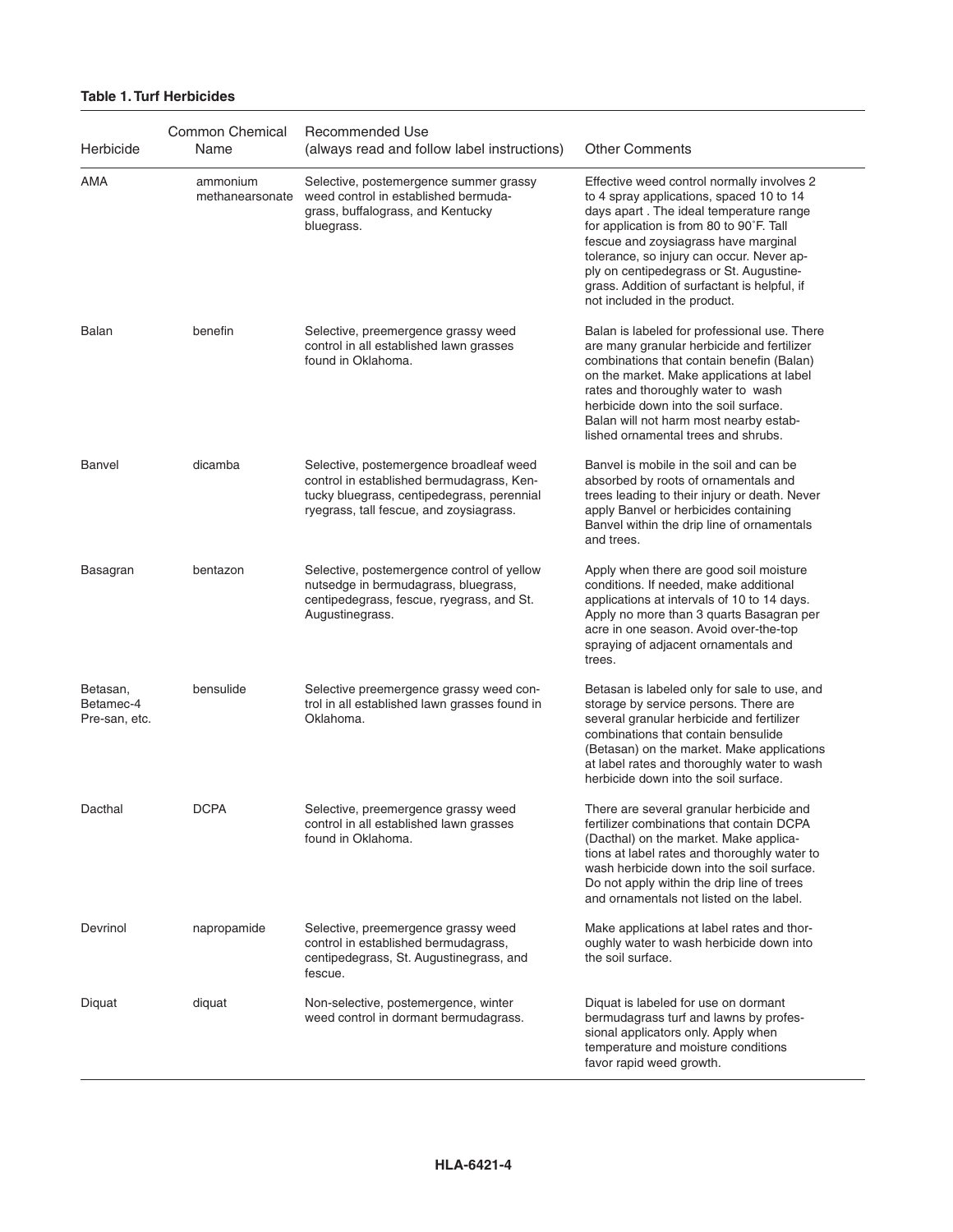| Table 1. (cont'd) |  |  |
|-------------------|--|--|
|-------------------|--|--|

| Herbicide   | <b>Common Chemical</b><br>Name | Recommended Use<br>(always read and follow label instructions)                                                                                                                                    | <b>Other Comments</b>                                                                                                                                                                                                                                                                                                                                                                                                                                                                                                                       |
|-------------|--------------------------------|---------------------------------------------------------------------------------------------------------------------------------------------------------------------------------------------------|---------------------------------------------------------------------------------------------------------------------------------------------------------------------------------------------------------------------------------------------------------------------------------------------------------------------------------------------------------------------------------------------------------------------------------------------------------------------------------------------------------------------------------------------|
| Dowpon-M    | Dalapon                        | Non-selective, postemergence control of<br>most weeds found in non-crop areas, such<br>as roadsides, fence rows, and drainage<br>ditches.                                                         | Apply when grasses are growing well and<br>before heading. Adequate soil moisture<br>favors good growth and effective herbicidal<br>action. Use any approved agricultural<br>surfactant in all applications of Dowpon-M.                                                                                                                                                                                                                                                                                                                    |
| <b>DSMA</b> | disodium<br>methanearsonate    | Selective, postemergence summer grassy<br>weed control in established bermuda-<br>grass, buffalograss, and Kentucky<br>bluegrass.                                                                 | Effective weed control normally involves 2<br>to 4 spray applications, spaced 10 to 14<br>days apart. The ideal temperature range for<br>application is from 80 to 90°F. Tall fescue<br>and zoysiagrass have marginal tolerance, so<br>injury can occur. Never apply on centipedegrass<br>or St. Augustinegrass. Addition of surfactant is<br>helpful, if not included in the product.                                                                                                                                                      |
| Kerb        | pronamide                      | Selective, preemergence and postemer-<br>gence winter grassy weed control in<br>established bermudagrass.                                                                                         | Do not apply Kerb on desirable cool-season<br>turfgrasses such as Kentucky bluegrass and<br>tall fescue. Do not mix Kerb with spray<br>adjuvants or other pesticides. Kerb acts<br>mainly through root absorption. Applica-<br>tions should be followed, if no rain occurs<br>within a day or so, with a light overhead<br>irrigation to move the chemical into the<br>root zone. Avoid heavy irrigation of more<br>than 1 inch to reduce the possibility of<br>excess washing or leaching of the chemical<br>from the area of application. |
| <b>MCPP</b> | mecoprop                       | Selective, postemergence broadleaf weed<br>control in established bermudagrass, Ken-<br>tucky bluegrass, centipedegrass, perennial<br>ryegrass, tall fescue, and zoysiagrass.                     | Effective weed control may involve 2 to 4<br>spray applications, spaced 10 to 14 days<br>apart. Do not apply when air temperatures<br>exceed 85°F or are so low as to prevent<br>active weed growth.                                                                                                                                                                                                                                                                                                                                        |
| <b>MSMA</b> | monosodium<br>methanearsonate  | Selective, postemergence summer grassy<br>weed control in established bermuda-<br>grass, buffalograss, and Kentucky<br>bluegrass.                                                                 | Effective weed control normally involves 2<br>to 4 spray applications, spaced 10 to 14<br>days apart. The ideal temperature range for<br>application is from 80 to 90°F. Tall fescue<br>and zoysiagrass have marginal tolerance,<br>so injury can occur. Never apply to<br>centipedegrass or St. Augustinegrass.<br>Addition of surfactant is helpful, if not<br>included in the product.                                                                                                                                                   |
| Princep     | simazine                       | Selective, preemergence and postemer-<br>gence winter weed control in semidormant<br>common-type bermudagrass, centipede-<br>grass, St. Augustinegrass, and<br>zoysiagrass.                       | Do not apply before October 1. Do not<br>apply on turf areas west of high rainfall<br>areas of eastern Oklahoma. Do not use on<br>muck or alkaline soils. Do not apply within<br>the drip line of trees and ornamentals not<br>listed on the label. Always apply the label<br>recommended rates.                                                                                                                                                                                                                                            |
| Purge       | atrazine                       | Selective, preemergence and postemer-<br>gence winter weed control in dormant<br>common-type bermudagrass, cen-<br>tipedegrass, and St. Augustinegrass.                                           | Do not apply before bermudagrass is<br>dormant. Do not apply over the rooting<br>area of trees and ornamentals not listed on<br>the label. Always apply the label recom-<br>mended rates.                                                                                                                                                                                                                                                                                                                                                   |
| Phytar 560  | cacodylic acid                 | Non-selective, postemergence annual<br>weed control along sidewalks, driveways,<br>ornamentals, fences, and buildings. Also,<br>for control of annual weeds in lawns that<br>are being renovated. | Phytar 560 contains a surfactant. Best<br>results are obtained on young actively<br>growing weeds. It produces topkill only, so<br>repeat applications are required for season<br>long weed control of perennial weeds.                                                                                                                                                                                                                                                                                                                     |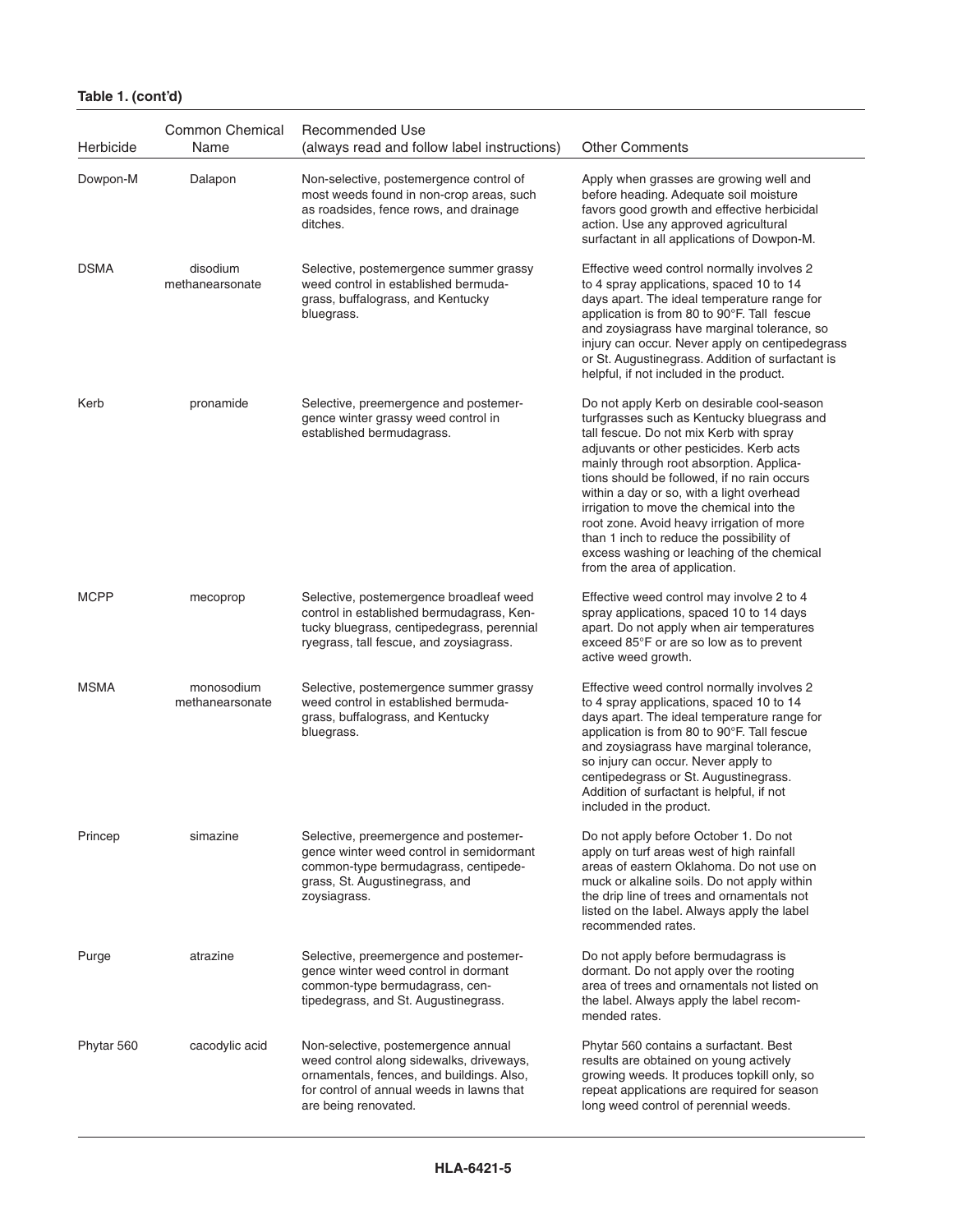# **Table 1. (cont'd)**

| Herbicide | <b>Common Chemical</b><br>Name | Recommended Use<br>(always read and follow label instructions)                                                                                                                                                                                                | <b>Other Comments</b>                                                                                                                                                                                                                                                                                                                                                                                       |
|-----------|--------------------------------|---------------------------------------------------------------------------------------------------------------------------------------------------------------------------------------------------------------------------------------------------------------|-------------------------------------------------------------------------------------------------------------------------------------------------------------------------------------------------------------------------------------------------------------------------------------------------------------------------------------------------------------------------------------------------------------|
| Roundup   | glyphosate                     | Non-selective, postemergence control of<br>most weeds. Use for trimming and edging,<br>spot weed control, and for control of<br>weeds in lawn areas being established or<br>renovated. Also, for control of annual win-<br>ter weeds in dormant bermudagrass. | Avoid contact with foliage, green stems, or<br>fruit of crops, desirable plants, and trees,<br>since severe injury or destruction may<br>occur. Nonionic surfactants which are<br>labeled for use with herbicides may be used<br>to improve wetting of foliage. Allow 7 or<br>more days before tillage.                                                                                                     |
| Sencor    | metribuzin                     | Selective, postemergence control of winter<br>annual weeds and goosegrass in estab-<br>lished bermudagrass, which has a mowing<br>height of 0.5 inches or greater.                                                                                            | Sencor is recommended (label) for applica-<br>tion by commercial applicators only on<br>established bermudagrass. Can be tank<br>mixed with MSMA. Applications should not<br>be made to dormant turf in the transitional<br>bermudagrass growing zones which are or<br>can be expected to be adversely affected by<br>cold weather. Do not apply within the drip<br>line of ornamentals, shrubs, and trees. |
| Surflan   | oryzalin                       | Selective, preemergence grassy weed<br>control in established bermudagrass.                                                                                                                                                                                   | Make applications at label rates and<br>thoroughly water to wash herbicide down<br>into the soil surface. Surflan will not harm<br>nearby established ornamentals, trees, and<br>shrubs.                                                                                                                                                                                                                    |
| $2,4-D$   | $2,4-D$                        | Selective, postemergence broadleaf weed<br>control in established bermudagrass, Ken-<br>tucky bluegrass, fescue, and zoysiagrass.                                                                                                                             | Effective weed control normally involves 2<br>to 4 spray applications, spaced 10 to 14 days<br>apart. Do not apply when air temperatures<br>exceed 85°F or are so low as to prevent<br>active weed growth. Drift of spray or vapor<br>will damage or kill desirable vegetation.<br>The amine salt and low volital ester formu-<br>lations are safest because they issue the least<br>amount of vapors.      |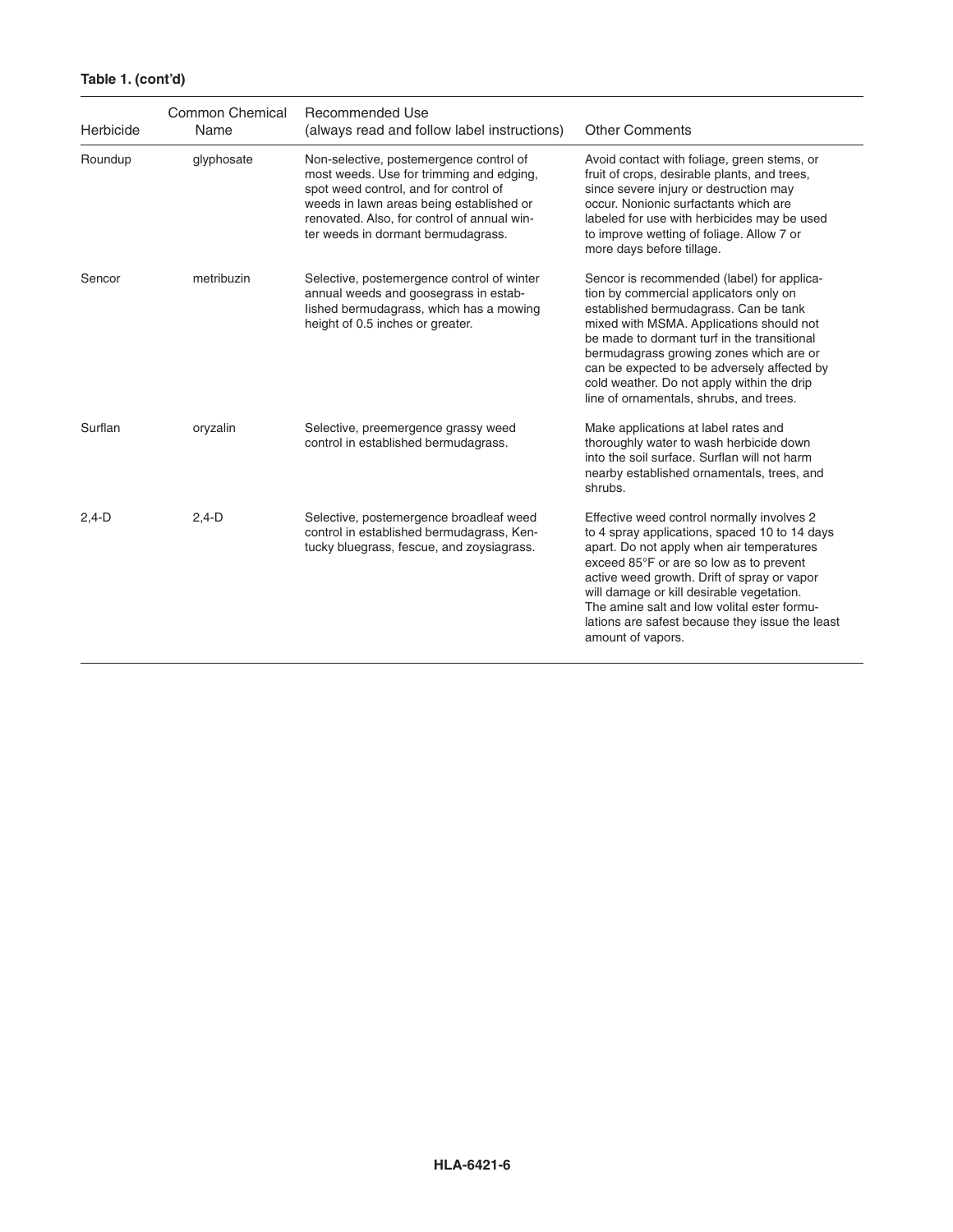#### **Table 2. Recommended herbicides for Effective Weed Control on Turf**

|                                      | <b>PREEMERGENCE HERBICIDES</b> |                     |                |                        |                  |                    |                  | <b>POSTEMERGENCE HERBICIDES</b> |                     |                    |                      |                     |        |                      |          |                  |                 |                                         |                                          |                          |
|--------------------------------------|--------------------------------|---------------------|----------------|------------------------|------------------|--------------------|------------------|---------------------------------|---------------------|--------------------|----------------------|---------------------|--------|----------------------|----------|------------------|-----------------|-----------------------------------------|------------------------------------------|--------------------------|
| <b>COMMON WEEDS</b><br>FOUND IN OKLA | Balan (benefin)                | Betasan (bensulide) | Dacthal (DCPA) | Devrinol (napropamide) | Kerb (promamide) | Princep (simazine) | Purge (atrazine) | Ronstar (oxadiazon)             | Sencor (metribuzin) | Surflan (oryzalin) | AMA, CMA, DSMA, MSMA | Basagran (bentazon) | Diquat | Roundup (glyphosate) | $2, 4-D$ | Banvel (dicamba) | MCPP (mecoprop) | 4-D + Banvel (dicamba)<br>$\mathcal{L}$ | $4-D + MCPP$<br>$\overline{\mathcal{N}}$ | $2, 4-D + Banvel + MCPP$ |
| <b>Annual Bluegrass</b>              | P                              | P                   |                |                        |                  | P/Po P/Po Po       |                  | P                               | Po                  | P                  |                      |                     | Po     | Po                   |          |                  |                 |                                         |                                          |                          |
| Asters                               |                                |                     |                |                        |                  |                    |                  |                                 |                     |                    |                      |                     |        |                      | Po       |                  |                 | Po                                      | Po                                       | Po                       |
| Carpetweed                           |                                |                     | P              |                        |                  |                    |                  | P                               |                     | P                  |                      |                     |        |                      | Po       | Po               |                 | Po                                      | Po                                       | Po                       |
| Cheatgrass                           |                                |                     |                |                        | P/Po             | P                  | Po               |                                 | Po                  |                    |                      |                     | Po     |                      |          |                  |                 |                                         |                                          |                          |
| Common chickweed                     | P                              |                     | $\mathsf{P}$   |                        | P                | P/Po Po            |                  |                                 | Po                  | P                  |                      |                     |        | Po                   |          | Po               |                 | Po                                      |                                          | Po                       |
| Clover                               |                                |                     |                |                        |                  |                    | Po               |                                 |                     |                    |                      |                     |        |                      |          | Po               | Po              | Po                                      | Po                                       | Po                       |
| Crabgrass                            | P                              | P                   | P              | P                      |                  |                    |                  | P                               |                     | P                  | Po                   |                     |        |                      |          |                  |                 |                                         |                                          |                          |
| <b>Curly Dock</b>                    |                                |                     |                |                        |                  |                    |                  |                                 |                     |                    |                      |                     |        |                      |          | Po               |                 | Po                                      |                                          | Po                       |
| Dallisgrass                          |                                |                     |                |                        |                  |                    |                  |                                 |                     |                    | Po                   |                     |        |                      |          |                  |                 |                                         |                                          |                          |
| Dandelion                            |                                |                     |                |                        |                  |                    |                  |                                 |                     |                    |                      |                     |        |                      | Po       |                  | Po              | $\mathsf{Po}$                           | Po                                       | Po                       |
| Downy brome                          |                                |                     |                |                        | P/Po             | P                  | Po               |                                 | Po                  |                    |                      |                     | Po     |                      |          |                  |                 |                                         |                                          |                          |
| <b>Dwarf Fleabane</b>                |                                |                     |                |                        |                  |                    |                  |                                 |                     |                    |                      |                     |        |                      | Po       |                  |                 | Po                                      | Po                                       | Po                       |
| Foxtails                             | P                              | P                   | P              |                        |                  |                    |                  | P                               |                     | P                  | Po                   |                     |        |                      |          |                  |                 |                                         |                                          |                          |
| Goosegrass                           |                                |                     |                | P                      |                  |                    |                  | P                               | Po                  | P                  | Po                   |                     |        |                      |          |                  |                 |                                         |                                          |                          |
| Henbit                               | P                              |                     |                |                        |                  | P/Po Po            |                  |                                 | Po                  |                    |                      |                     |        | Po                   |          | Po               |                 | Po                                      |                                          | Po                       |
| Knotweed                             |                                |                     |                |                        |                  |                    |                  |                                 |                     |                    |                      |                     |        |                      |          | Po               |                 | Po                                      |                                          | Po                       |
| Little barley                        |                                |                     |                |                        | P/Po             |                    |                  |                                 |                     |                    |                      |                     | Po     | Po                   |          |                  |                 |                                         |                                          |                          |
| Plantain                             |                                |                     |                |                        |                  |                    |                  |                                 |                     |                    |                      |                     |        |                      | Po       |                  |                 | Po                                      | Po                                       | Po                       |
| <b>Puncture Vine</b>                 |                                |                     |                |                        |                  |                    |                  |                                 |                     |                    |                      |                     |        |                      | Po       |                  |                 | Po                                      | Po                                       | Po                       |
| Purslane (common)                    |                                |                     | P              |                        |                  |                    |                  | P                               |                     | P                  |                      |                     |        |                      |          | Po               |                 | Po                                      |                                          | Po                       |
| Rescuegrass                          |                                |                     |                |                        | P/Po             | P                  | Po               |                                 | Po                  |                    |                      |                     | Po     |                      |          |                  |                 |                                         |                                          |                          |
| Sandbur                              |                                |                     |                |                        |                  |                    |                  |                                 |                     |                    | Po                   |                     |        |                      |          |                  |                 |                                         |                                          |                          |
| Spotted spurge                       |                                |                     |                |                        |                  |                    |                  |                                 |                     |                    |                      |                     |        |                      |          | Po               |                 | Po                                      |                                          | Po                       |
| Spring beauty                        |                                |                     |                |                        |                  |                    |                  |                                 |                     |                    |                      |                     |        |                      | Po       |                  |                 | Po                                      | Po                                       | Po                       |
| Wild Garlic                          |                                |                     |                |                        |                  |                    |                  |                                 |                     |                    |                      |                     |        |                      |          |                  |                 |                                         | Po                                       | Po                       |
| Woodsorrel                           |                                |                     |                |                        |                  |                    |                  | P                               |                     |                    |                      |                     |        |                      |          |                  |                 |                                         |                                          | Po                       |
| Yellow nutsedge                      |                                |                     |                |                        |                  |                    |                  |                                 |                     |                    | Po                   | Po                  |        |                      |          |                  |                 |                                         |                                          |                          |

1 Portions of this table were developed from Chemical Control of Plant Diseases, Weeds, and Insects for Turfgrass, Publication 456-013, Extension Division, Virgiania Tech, Blacksburg, VA and Turfgrass Research with Herbicides, B. J. Johnson, University of Georgia, Experiment, GA.

2 Weeds controlled from preemergence treatments are represented with P and those from early postemergence treatments are represented with Po.

The pesticide information presented in this publication was current with federal and state regulations at the time of printing. The user is responsible for determining that the intended use is consistent with the label of the product being used. Use pesticides safely. Read and follow label directions. The information given herein is for educational purposes only. Reference to commercial products or trade names is made with the understanding that no discrimination is intended and no endorsement by Cooperative Extension Service is implied.